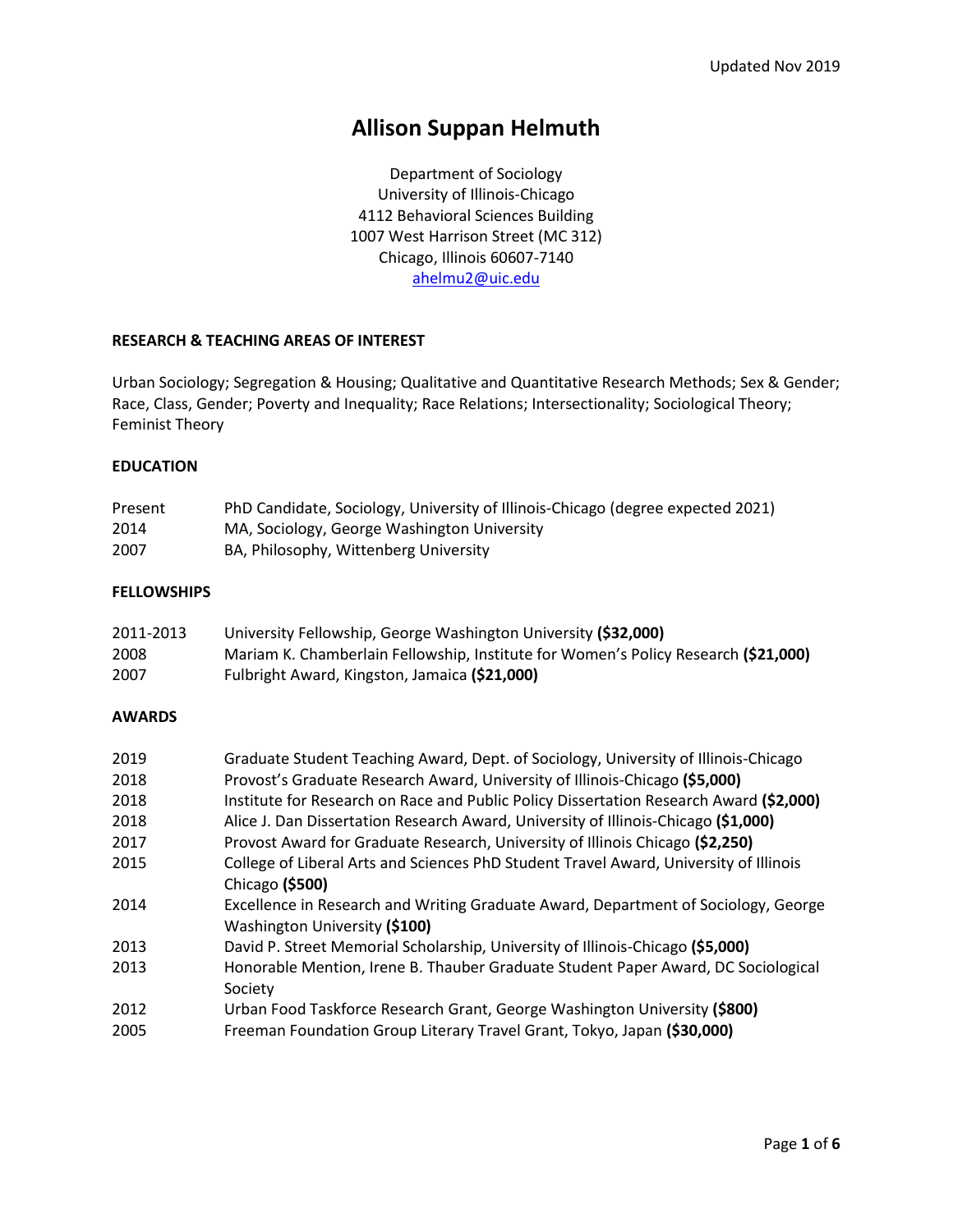## **PUBLICATIONS**

#### *Journal Articles*

Ken, Ivy and **Allison Suppan Helmuth.** Forthcoming. "Not Additive, Not Defined: Mutual Constitution in Feminist Intersectional Studies." *Feminist Studies.*

**Helmuth, Allison Suppan**. 2019. "'Chocolate City, Rest in Peace': White Space-Claiming Practices and the Exclusion of Black People in Washington, DC." *City and Community* 18.3: 724:769.

Steele, Sarah and **Allison Suppan Helmuth**. 2018. "Predicting Ambivalence: When Same-Sex Sex is Only 'Sometimes Wrong'." *Journal of Homosexuality.* DOI: 10.1080/00918369.2017.1413276.

#### *Book Chapters*

**Helmuth, Allison Suppan** and Amy Kate Bailey. 2017. "Gender, Segregation, and Military Enlistment," in *Gender in the 21st Century: The Stalled Revolution and the Road to Equality,* eds. Shannon N. Davis, Sarah Winslow, David J. Maume. Oakland, CA: University of California Press.

Henrici, Jane M., **Allison Suppan Helmuth,** and Angela Carlberg. 2012. "Doubly Displaced: Women and Public Housing after Katrina," in *The Women of Katrina*, eds. Elaine Enarson and Emmanuel David. Nashville, TN: Vanderbilt University Press.

#### *Data Tool*

Bailey, Amy Kate and Allison Suppan Helmuth. Forthcoming (beta test version: May 2019). *National ZIP Code Crosswalk*. 1990-2010.

#### *Book Reviews*

**Helmuth, Allison Suppan** and Brenda Parker. 2018. Review of "Constructive Feminism: Women's Spaces and Women's Rights in the American City," by Daphne Spain. *Planning Perspectives* 33.3:491-492.

Henrici, Jane M. and **Allison Suppan Helmuth**. 2014. Review of "Driven from New Orleans: How Nonprofits Betray Public Housing and Promote Privatization," by John Arena. *Sociological Inquiry* 84.3:492.

#### *Research Briefs, Policy Reports, and White Papers*

**Helmuth, Allison Suppan**, Maria Krysan, and Deanna Christianson with Rowena Crabbe. 2017. "Affirmatively Marketing Housing in Oak Park, Illinois: A Tool for Integration."(Available upon request).

**Helmuth, Allison Suppan**, Deanna Christianson, Rowena Crabbe, and Maria Krysan. 2016. "Who Are the Clients of the Oak Park Regional Housing Center? And Who Among them Makes An Affirmative Move?" (Available upon request).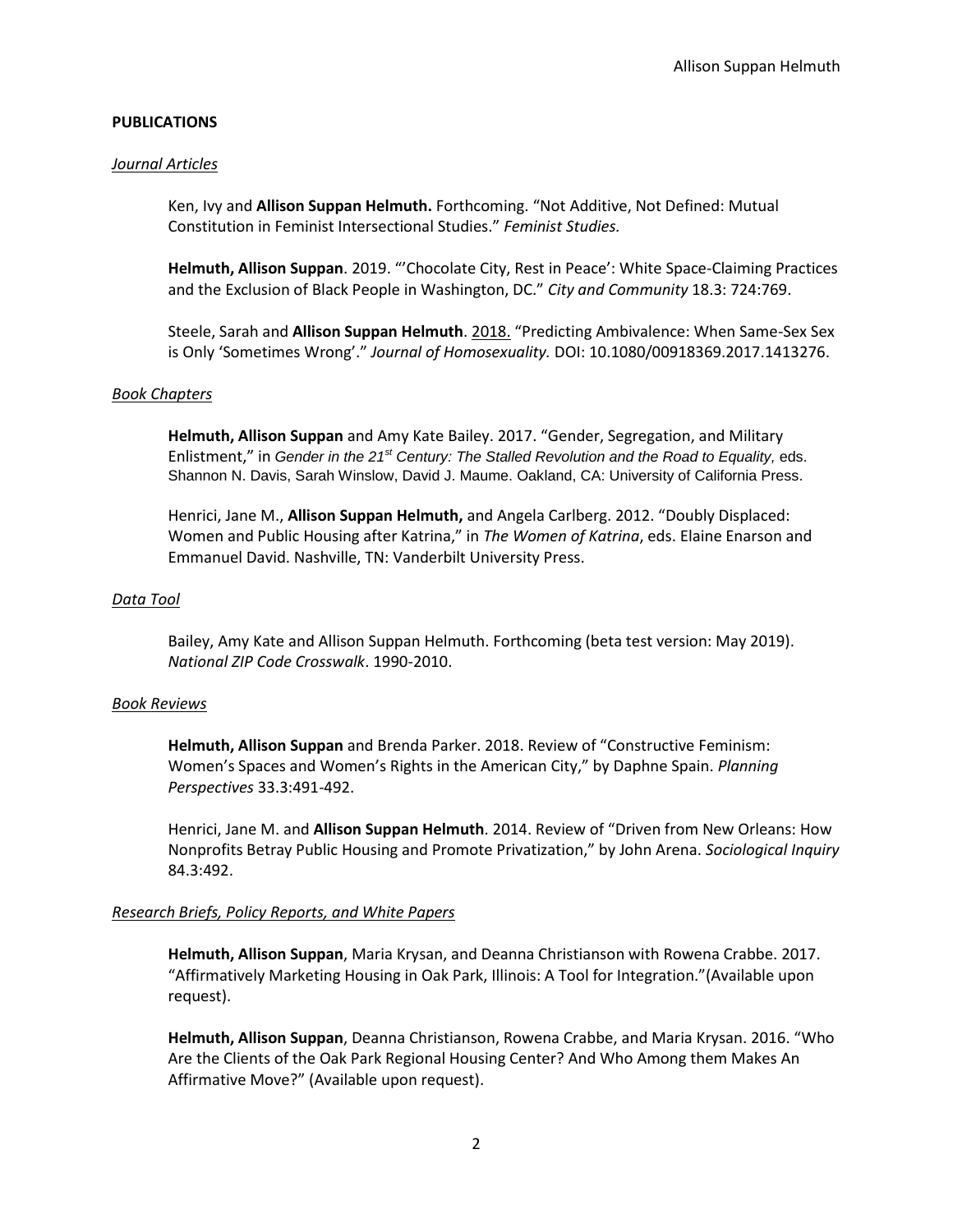Scarborough, William, Sarah Steele, Rowena Crabbe**, Allison Suppan Helmuth**, and Maria Krysan. 2014. "Welcome Home: How the Housing Crisis Has Affected Small Apartment Building Owners in the Austin Neighborhood—And What Can Be Done" (Available upon request).

**Helmuth, Allison Suppan** and Claire Cook. 2012. "DC Farm to School Network: Summary of the Arcadia Farm Field Trip Pre- and Post-Data." (Available upon request).

**Helmuth, Allison Suppan** and Jane M. Henrici. 2010. "[Women in New Orleans: Race, Poverty,](http://www.iwpr.org/publications/pubs/women-in-new-orleans-race-poverty-and-hurricane-katrina)  [and Hurricane Katrina](http://www.iwpr.org/publications/pubs/women-in-new-orleans-race-poverty-and-hurricane-katrina)." Washington, DC: Institute for Women's Policy Research.

Henrici, Jane M., **Allison Suppan Helmuth**, Frances Zlotnick, and Jeff Hayes. 2010. "[Women in](http://www.iwpr.org/publications/pubs/women-in-poverty-during-the-great-recession)  [Poverty during the Great Recession](http://www.iwpr.org/publications/pubs/women-in-poverty-during-the-great-recession)." Washington, DC: Institute for Women's Policy Research.

Henrici, Jane M., **Allison Suppan Helmuth**, and Jackie Braun. 2010. "[Women, Disasters, and](http://www.iwpr.org/publications/pubs/women-disasters-and-hurricane-katrina)  [Hurricane Katrina.](http://www.iwpr.org/publications/pubs/women-disasters-and-hurricane-katrina)" Washington, DC: Institute for Women's Policy Research.

Henrici, Jane M., Allison Suppan Helmuth, and Rhea Fernandes. 2010. "Mounting Losses: [Women and Public Housing after Hurricane Katrina.](http://www.iwpr.org/publications/pubs/mounting-losses-women-and-public-housing-after-hurricane-katrina)" Washington, DC: Institute for Women's Policy Research.

Lovell, Vicky and **Allison Suppan Helmuth**. 2009. "[Parents as Child-Care Providers: A Menu of](http://www.iwpr.org/publications/pubs/parents-as-child-care-providers-a-menu-of-parental-leave-models)  [Parental Leave Models.](http://www.iwpr.org/publications/pubs/parents-as-child-care-providers-a-menu-of-parental-leave-models)" Washington, DC: Institute for Women's Policy Research.

Miller, Kevin, **Allison Suppan Helmuth**, and Robin Farabee-Siers. 2009. *[The Need for Paid](https://iwpr.org/publications/the-need-for-paid-parental-leave-for-federal-employees-adapting-to-a-changing-workforce-report/)  [Parental Leave for Federal Employees: Adapting to a Changing Workforce](https://iwpr.org/publications/the-need-for-paid-parental-leave-for-federal-employees-adapting-to-a-changing-workforce-report/)*. Washington, DC: Institute for Women's Policy Research.

#### *Conference Presentations*

**Helmuth, Allison Suppan.** 2019. "Women Landlords in Chicago's Low-Income Neighborhoods," presented at the Chicago Ethnography Conference, Chicago, IL.

**Helmuth, Allison Suppan,** Deanna Christianson, Maria Krysan, and Rowena Crabbe. 2018. "Making Moves: If and For Whom Does Affirmative Marketing Support Affirmative Moves," panel presentation at the Population Association of America's annual meeting in Denver, Colorado.

**Helmuth, Allison Suppan** and Ivy Ken. 2017. "Confronting Confusion in Intersectionality's Legacy: Are Race, Sexuality, Class, and Gender Mutually Constituted?" panel presentation at American Sociological Association's annual meeting in Montreal, Canada.

**Helmuth, Allison Suppan.** 2017. "Gender, Sexuality, and race in US Housing Policy: Existing Research and Future Directions," roundtable presentation at Sociologists for Women in Society winter meeting in Albuquerque, New Mexico.

**Helmuth, Allison Suppan**, Deanna Christianson, Rowena Crabbe, and Maria Krysan. 2016. "Racial Residential Segregation in a Chicago Suburb: Which Housing Searchers make Integrative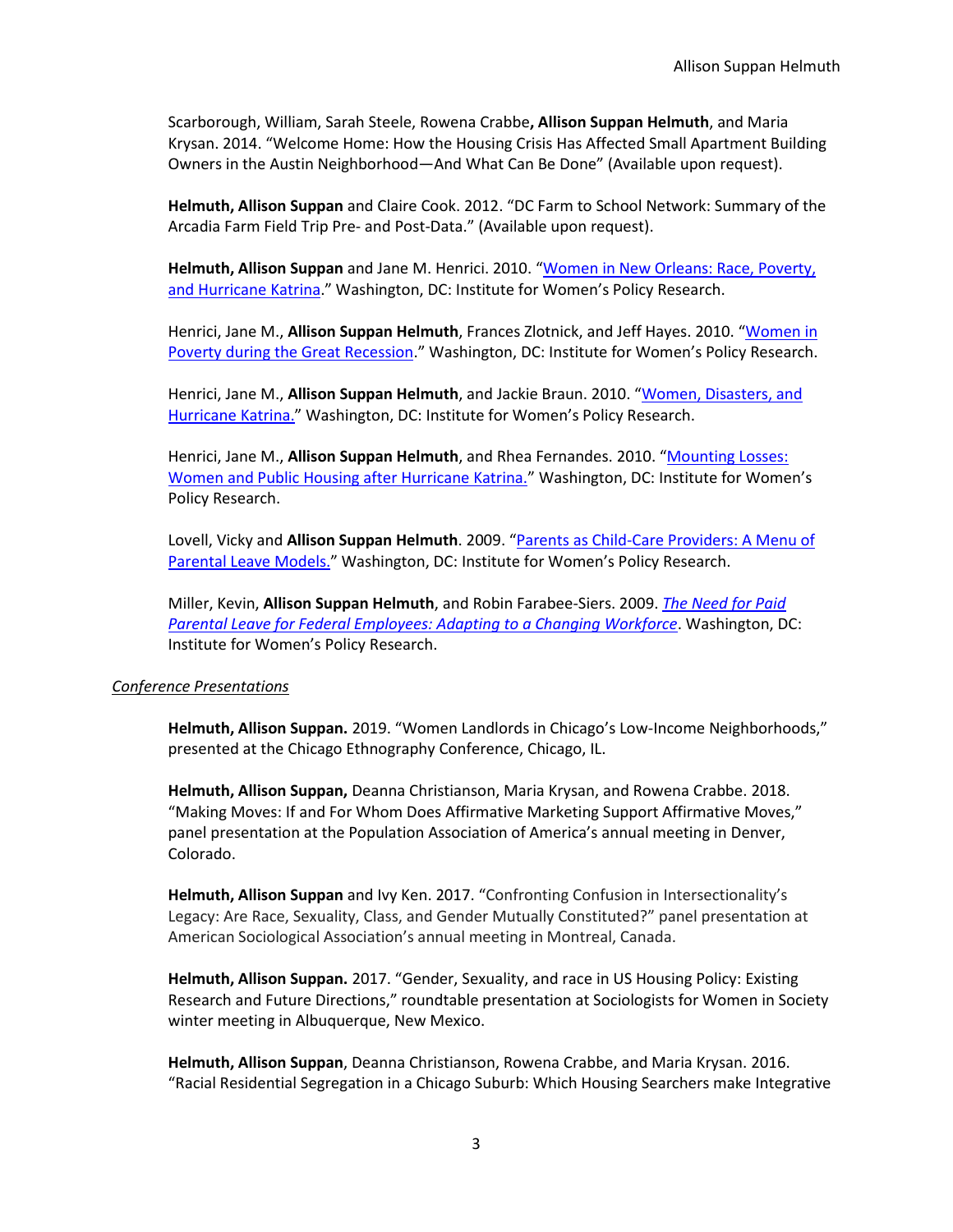Moves?," roundtable presentation at American Sociological Association's annual meeting in Seattle.

Bailey, Amy K. and **Allison Suppan Helmuth**. 2016. "Accounting for ZIP Code Boundary Changes, 1990-2010," poster presentation at the Population Association of America's annual meeting in Washington, DC.

Bailey, Amy K. and **Allison Suppan Helmuth**. 2015. "Tracking Changes in ZIP Code Boundaries: 1990-2010," presented at the Southern Demographic Association's annual meeting in San Antonio.

Bailey, Amy K. and **Allison Suppan Helmuth**. 2015. "Residential Segregation and Military Enlistment," presented at the American Sociological Association annual meeting in Chicago.

Steele, Sarah and **Allison Suppan Helmuth**. 2015. "Predicting Ambivalence: When Same-Sex Sex is Only 'Sometimes Wrong'," roundtable presentation at the American Sociological Association annual meeting in Chicago.

Bailey, Amy K. and **Allison Suppan Helmuth**. 2015. "Military Enlistment and Racial Segregation: Racial and Gender Patterns of Military Participation," presented at the Southern Sociological Society annual meeting in New Orleans, March 26.

**Helmuth, Allison Suppan**. "Residents' Spatial Practice in the Gentrified Context: Race, Class, Gender and the Constitution of Exclusive Space." 2014. Presented at the American Sociological Association annual meeting in San Francisco, August.

**Helmuth, Allison Suppan** and Ivy Ken. 2013. "Mutual Constitution in Race-Class-Gender Scholarship," Presented at a roundtable of the American Sociological Association annual meeting in New York City, August 10.

**Helmuth, Allison Suppan**. 2013. "Exclusion and Space in Washington, DC: Exploring the Neighborhood Terrain of Race, Class, and Gender," Presented at Eastern Sociological Society annual meeting in Boston, Massachusetts, March 21.

Ken, Ivy and **Allison Suppan Helmuth**. 2012. "Specifying Mutual Constitution: An Actor-Network Theory Approach to Race-Class-Gender," Presented at the Society for the Study of Social Problems annual meeting in Denver, Colorado, August 18.

**Helmuth, Allison Suppan**. 2012. "Urban Backyard Chicken Farming in Kingston, Jamaica: Unique Challenges and Strategies for Success," Presented at the Eastern Sociological Society annual meeting in New York City, February 24.

**Helmuth, Allison Suppan**. 2010. "Intersectionalities and Intersections: Women and Urban Planning after Hurricane Katrina," Presented at American Anthropological Association annual meeting in New Orleans, LA, November 21.

Henrici, Jane M. and **Allison Suppan Helmuth**. 2010. "Space in the City: Women, Public Housing, and Urban Planning after Hurricane Katrina," with Jane M. Henrici. Presented at conference,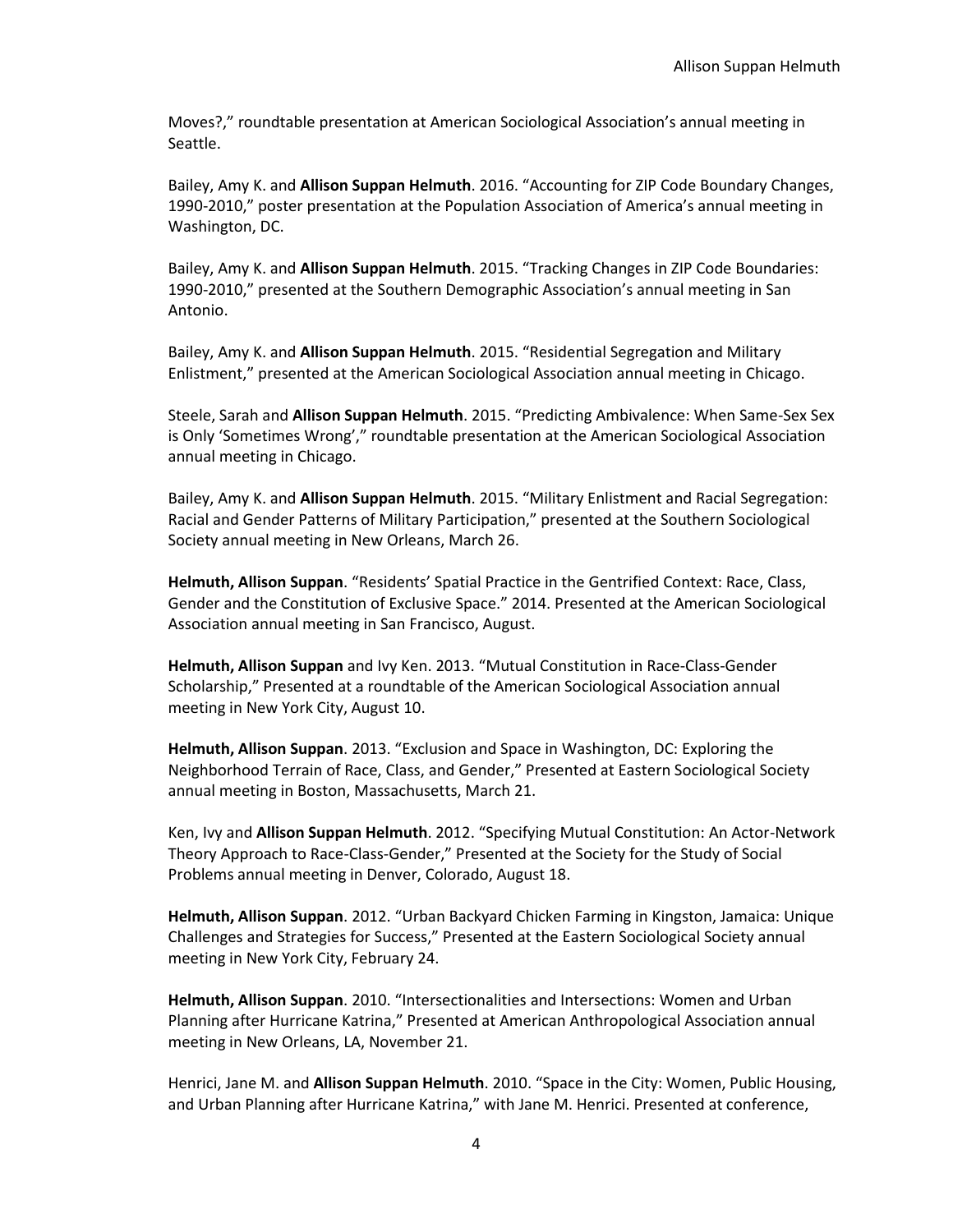"Hurricane Katrina: Bringing Hurricane Katrina Research Back to the Community," Center for Policy and Resilience, University of Southern Mississippi, Gulf Coast, June 4-5.

**Helmuth, Allison Suppan**. 2008. "Urban Small-Scale Poultry Farming in the Kingston Metropolitan Area," presented at the Fulbright Enhancement Seminar, Boca Chica, Dominican Republic, March 3-5.

**Helmuth, Allison Suppan**. 2006. "Notions of Wellbeing and the Fulfillment of Needs: An Investigation of the Challenges and Successes of Backyard Poultry Farmers," presented at the University of the West Indies Social Welfare Training Center, May.

## **ACADEMIC RESEARCH POSITIONS**

| 2014-2019 | Research Assistant to Dr. Maria Krysan, University of Illinois-Chicago            |
|-----------|-----------------------------------------------------------------------------------|
| 2015-2016 | Project Manager and Research Assistant to Dr. Amanda Lewis, Chicago-Neighborhood  |
|           | Schools Connection Study, University of Illinois-Chicago                          |
| 2015      | Research Assistant to Dr. Amy Bailey, University of Illinois-Chicago              |
|           | Summer 2013 Research Assistant to Dr. Bill Bielby, University of Illinois-Chicago |
| 2011-2013 | Research Assistant to Dr. Ivy Ken, George Washington University                   |

## **ACADEMIC TEACHING POSITIONS**

|  |  | 2017-present Instructor, Dept. of Sociology, University of Illinois-Chicago |  |  |
|--|--|-----------------------------------------------------------------------------|--|--|
|--|--|-----------------------------------------------------------------------------|--|--|

- Soc. 245 Social Inequalities (Fall 2017, Spring 2019, Spring 2020 expected)
- Soc. 225 Sociology of Race and Ethnicity (Summer 2017, 2018 and Fall 2018)
- Soc. 425 Sociology of Race and Ethnicity (Fall 2019)

2013-2017 *Graduate Teaching Assistant*, Dept. of Sociology, University of Illinois-Chicago

- Soc. 300 Sociological Research Methods (Fall 2016; Spring 2017 and 2018)
- Soc. 225 Sociology of Race and Ethnicity (Summer 2016)
- Soc. 501 Graduate Student Qualitative Methods Practicum (Spring 2015)
- Soc. 200 Sociology of Childhood (Fall 2013; Spring 2014; Fall 2014)

# 2011-2013 *Graduate Teaching Assistant*, Dept. of Sociology, George Washington University

- Techniques of Data Analysis / Statistics (Spring 2013)
	- Intro to Sociology (Fall 2011; Spring 2012)
	- Sociological Research Methods (Fall 2012)

## **POLICY & EVALUATION RESEARCH EXPERIENCE**

DC Farm to Schools Network (Washington, DC) Summer 2012 Consultant

- Designed ACCESS database for tracking program and survey data
- Analyzed survey data and prepared 62 page internal report evaluating program outcomes

Institute for Women's Policy Research (Washington, DC)